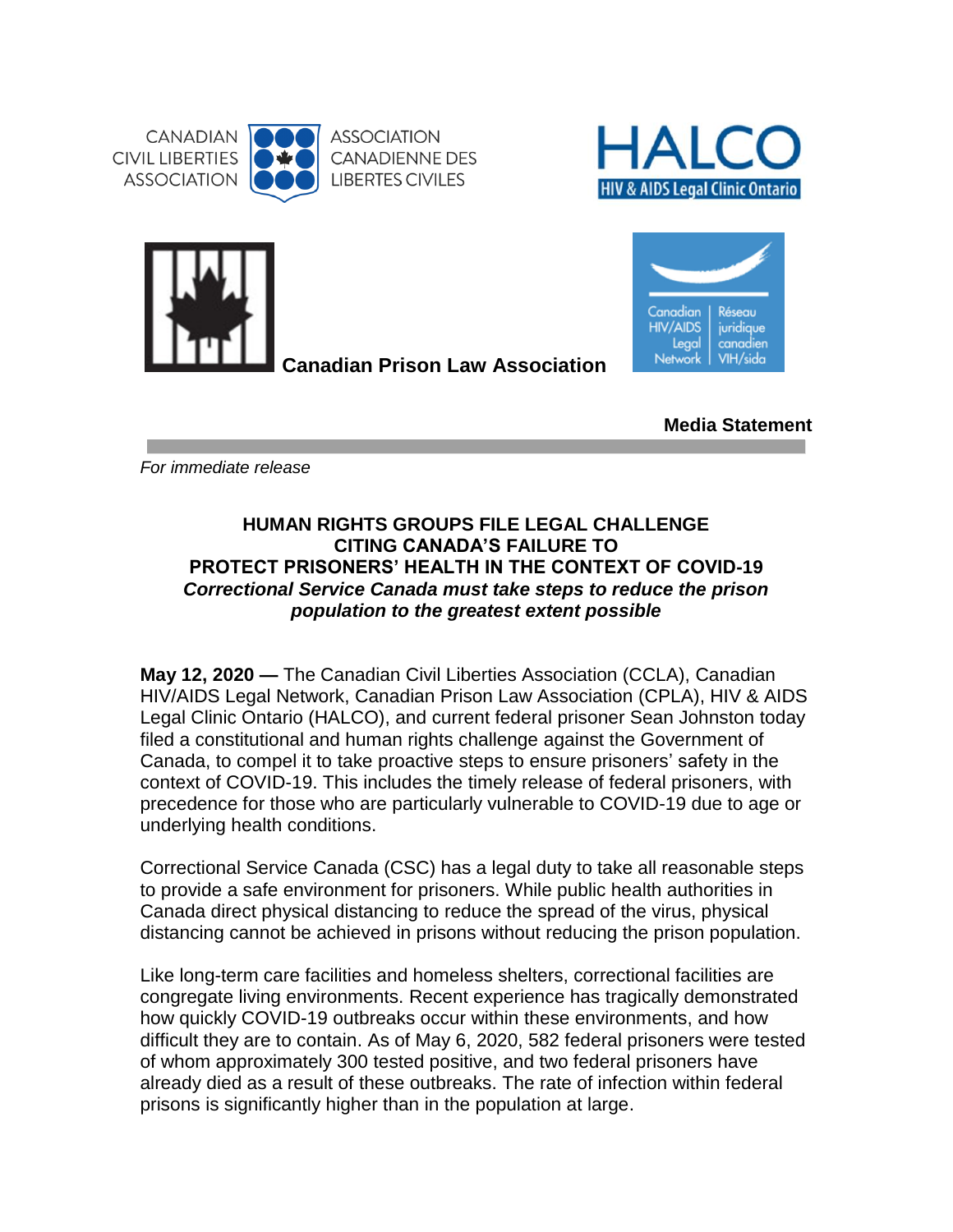Sean Johnston, who is serving a life sentence at Warkworth Penitentiary and has numerous health conditions, has applied for parole, been assessed as posing a low risk if released, and has a release plan including a private residence. In his words, "Physical distancing measures in prison have been grossly inadequate. Some of us remain double-bunked and cannot achieve physical distancing within our own cells, let alone throughout the institution. While I await my hearing, I am gravely concerned about the possibility of contracting COVID-19, particularly given my underlying health conditions."

The applicants are citing a breach of the Government of Canada's statutory duty and breaches of prisoners' *Charter* rights. "CSC's failure to take steps to release prisoners and to implement other measures to safeguard the health of those who remain, is not only a tragedy in the making but also illegal. Where prisoners cannot be released, CSC must ensure more comprehensive COVID-19 testing and an adequate supply of personal protective equipment; provide prisoners with hand soap, hand sanitizer, and cleaning supplies; and enhance cleaning of common areas," said Abby Deshman, Director of the Criminal Justice Program at the CCLA.

Federal prisoners are at greater risk of contracting COVID-19, and also at greater risk of suffering severe adverse outcomes if they are infected. "The prevalence of pre-existing vulnerabilities such as cardiovascular disease, respiratory diseases, diabetes, and HIV and hepatitis C virus infection is higher amongst our prison population," said Sandra Ka Hon Chu, Director of Research and Advocacy at the Canadian HIV/AIDS Legal Network. "By ignoring basic public health recommendations, CSC is effectively sentencing some prisoners to death."

"Authorities in various jurisdictions around the world and across Canada have taken action to release prisoners as an essential part of the response to COVID-19," said Ryan Peck, HALCO's Executive Director. "In contrast, CSC has taken few if any steps to release federal prisoners from its institutions."

As Tom Engel, President of the Canadian Prison Law Association emphasized, "Depopulation safeguards and promotes the health not only of those prisoners who are released but also, and crucially, the health of those who for whatever reason must remain in prison. Depopulation helps to ensure that their access to essential health care for other conditions is not restricted or impaired as a result of COVID-19 outbreaks."